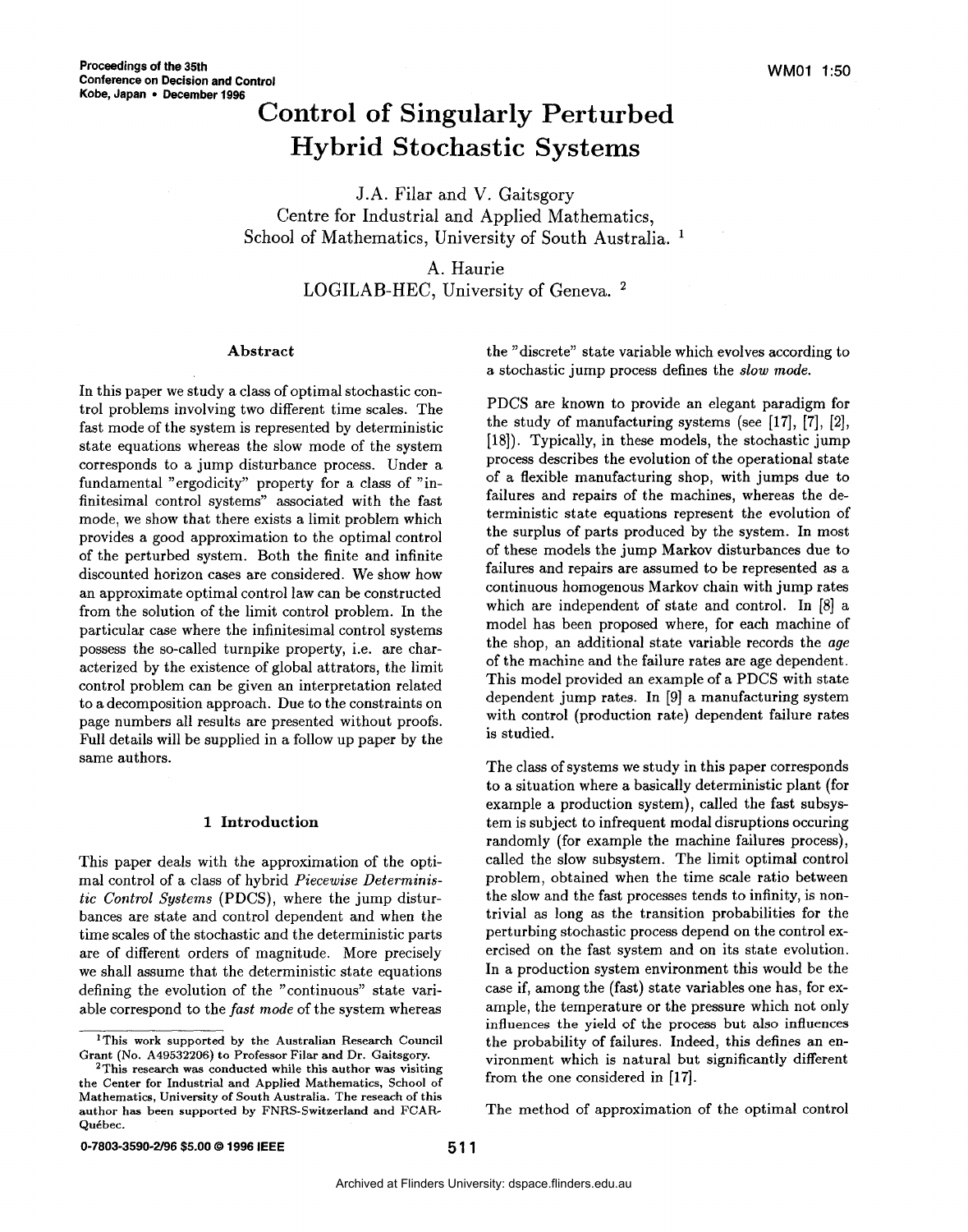proposed in this paper is related to the theory of control of singularly perturbed systems. A traditional approach to the control of singularly perturbed systems is to equate the perturbation parameter to zero and then use the so-called "Boundary Layer Method". This *reduction technique* proved to be very successful in many applications (see overviews in [5], [14], [15], [16]). We shall use a different approach here. It is related to the *averaging technique* developed in [3], [4], [11]. The technique uses the dynamic programming tenet of transition associated with a change of time scale in a class of locally defined *infinitesimal control problems*. The technique has been mostly used for singularly perturbed deterministic systems and the results reported here seem to be its first adaptation to a stochastic control context. We specialize the analysis to a class of singularly perturbed PDCS's that lend themselves nicely to a nice dynamic programming approach which is well adapted to our averaging technique. In [12] a different averaging technique is proposed for the analysis of singularly perturbed controlled jumpdiffusion processes. The very general technique of [12] is based on Martingale theory and weak convergence of probability measures. Our method uses more straightforward analysis to derive the approximation error bounds. More importantly, in our approach we have been able to analyse the case where the fast mode of the system is controlled, which belongs to a notoriously difficult class of problems (cf [12]).

# **2 A Two-Time-Scale Piecewise Deterministic Control System**

We consider a hybrid control system with a "fast" mode described through deterministic state equations and a "slow" mode described as a continuous time stochastic jump process.

#### **2.1 Fast deterministic system**

Assume that a "continuous" state variable  $x \in \mathbb{R}^p$  is "moving fast" according to the state equation

$$
\varepsilon \frac{dx}{dt} = f^{i}(x, u) \qquad (1)
$$

$$
u \in U^* \tag{2}
$$

where  $U^i \subset \mathbb{R}^m$  is a given control constraint set and  $f^{i}(x, u)$  satisfies the usual smoothness conditions for optimal control problems  $(C^1$  in *x*, continuous in *U).* This state equation is indexed over a finite set  $(i \in I)$  which describes the different possible operational modes of the system. The perturbation parameter  $\varepsilon$  will eventually tend to 0. An admissible control for the system  $(1)-(2)$  is a measurablel function  $u(t)$ taking its values in  $U^i$  so that the solution of (1) exists and is unique for any initial values from a sufficiently large domain.

It will be convenient to define a "stretched out time scale" via the transformation  $\tau = \frac{t}{\tau}$ . In this case, given an initial state  $x^0$  and an admissible control  $u(t)$  there exists a unique trajectory  $\tilde{x}(\cdot) : [0, \infty) \mapsto \mathbb{R}^p$  which is the solution to

$$
\frac{d\tilde{x}(\tau)}{d\tau} = f^{i}(\tilde{x}(\tau), \tilde{u}(\tau)) \tag{3}
$$

$$
\tilde{u}(\tau) \quad \in \quad U^i \tag{4}
$$

$$
\tilde{x}(0) = x^0, \tag{5}
$$

where we have used the following notations  $\tilde{x}(\tau)$  =  $x(\varepsilon\tau), \tilde{u}(\tau) = u(\varepsilon\tau).$ 

# **2.2 Slow stochastic jump process**

We assume that a discrete state variable is "moving slowly" according to a continuous time stochastic jump process with transition rates (for  $i \neq j$ )

$$
P[\xi(t+\delta) = j | \xi = i, x(t) = x, u(t) = u] = q_{ij}(x, u)\delta
$$
  
+o( $\delta$ ) (6)  

$$
\lim_{\delta \to 0} \frac{o(\delta)}{\delta} = 0, \qquad (7)
$$

where the  $q_{ij}(x, u)$  are continuous functions and limit in (7) is uniform in *x* and *U* from a sufficiently large domain. Here, as usual,  $q_{ij}(\cdot, \cdot) \ge 0$  if  $i \ne j$ ,  $q_{ii}(\cdot, \cdot) <$ 0, and  $\sum_{j\in I} q_{ij}(\cdot,\cdot) = 0$ . We also use the notation  $q^{i}(\cdot,\cdot) = \sum_{j\neq i} q_{ij}(\cdot,\cdot) > 0$  for the jump rate of the [-process.

# **2.3 Admissible policies and performance criterion**

Let  $L^{i}(x, u)$  be a continuous function which gives the rate at which cost accumulates in this system. We define a control policy as follows.

Let  $s = (\xi, x)$  be the hybrid composite state of the system. Let  $t_n$  denote the *n*-th jump time of the  $\xi$  process. At  $t_n < T$  the controller observes  $s^n = (i^n, x^n) = s(t_n)$ and chooses an admissible control  $u(\cdot) : [t_n, T) \mapsto U^{i'}$ . The associated trajectory  $x^n(\cdot) : [t_n, T] \mapsto \mathbb{R}^n$  is the solution of

$$
\varepsilon \frac{dx^n(t)}{dt} = f^{i^n}(x^n(t), u^n(t)) \qquad (8)
$$

$$
u^n(t) \in U^{i^n} \tag{9}
$$

$$
x^n(t_n) = x^n. \t\t(10)
$$

This control and trajectory will be acting until the  $\xi$ process jumps again at time  $t_{n+1}$  or until the terminal time *T* if that is reached first. **A** policy is a mapping  $\gamma(\cdot, \cdot, \cdot) : [0, T] \times I \times \mathbb{R}^p \mapsto \mathcal{U}(t, i)$  where  $\mathcal{U}(t, i)$  is the class of measurable mappings  $u(\cdot) : [t, T] \mapsto U^i$ . A policy defines the action (i.e. the selection of a control) to be chosen at each jump time of the  $\xi$ -process. A policy is admissible if it defines a measurable random process  $\{t_n, s^n\}, n = 0, 1, \ldots$ .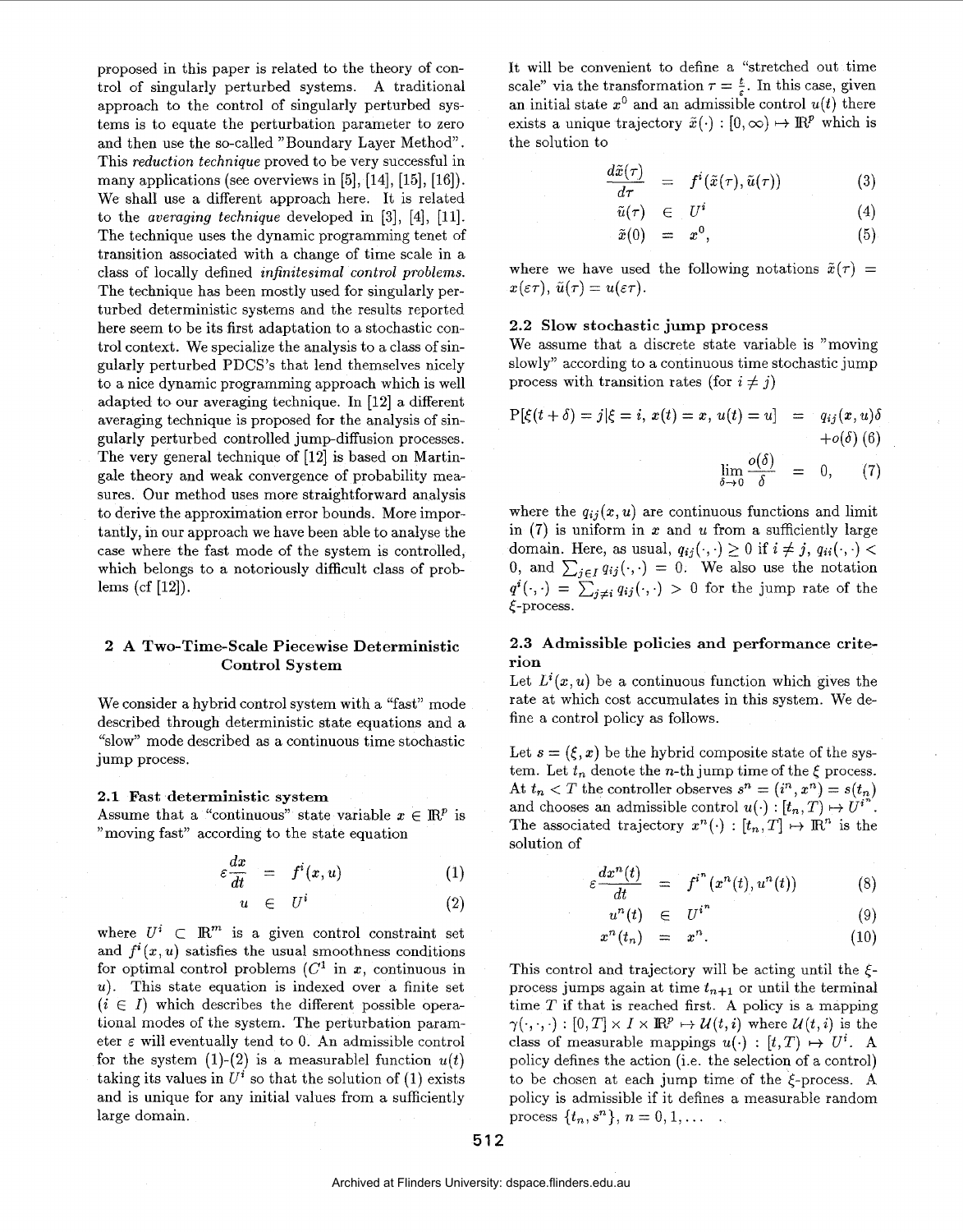Associated with an initial time  $\bar{t}$ , state  $\bar{s}$  and an admissible policy  $\gamma$  we define the following performance criterion, for the time interval  $[\bar{t}, T]$ ,  $J_{\varepsilon}^{\gamma}(\bar{t},\bar{s})=$ 

$$
E_{\gamma}\left[\int_{\bar{t}}^{T} L^{\xi(t)}(x(t), u(t)) dt + G(\xi(T)) |s(\bar{t}) = \bar{s}\right],
$$
\n(11)

where  $G(i)$  is a terminal cost incurred when  $\mathcal{E}(T) = i$ . Notice that we assume that this terminal cost does not depend on the value of the "fast" state variable  $x(T)$ . We are interested in approximating the optimal value function

$$
J_{\varepsilon}^*(t,s) = \inf_{\gamma} J_{\varepsilon}^{\gamma}(t,s) \tag{12}
$$

by a suitably constructed limit value function.

#### **3 Convergence to a Limit-Control Problem**

For  $\delta > 0$  a policy  $\gamma$  is said to be  $\delta$ -optimal if  $J^{\gamma}(\bar{t}, \bar{s}) <$  $J^*_{\epsilon}(\tilde{t},\bar{s})+\delta$  for all  $\tilde{t},\tilde{s}$ . We make the following coercivity assumption.

**Assumption 1** *The class* of *controls and initial states considered is such that, for some*  $\delta > 0$ *, for any*  $\delta$ *optimal policy, x(t) and u(t) remain uniformly bounded over*  $[0, T]$ . From now on we assume that  $x(t) \in X$ , a *bounded subset of*  $\mathbb{R}^p$ .

# **3.1 An associated class of infinitesimal control problems**

For any vector  $\mathbf{v} = \{v(j)\}_{j \in I}$  consider the family of optimal control problems

$$
H^{i}(\theta, \dot{x}^{0}, \mathbf{v}) =
$$
  
\n
$$
\inf \frac{1}{\theta} \int_{0}^{\theta} \left( L^{i}(\tilde{x}(\tau), \tilde{u}(\tau)) + \sum_{j \in I} q_{ij}(\tilde{x}(\tau), \tilde{u}(\tau)) v(j) \right) d\tau
$$
  
\ns.t.  
\n
$$
\frac{d\tilde{x}(\tau)}{d\tau} = f^{i}(\tilde{x}(\tau), \tilde{u}(\tau)) \qquad (14)
$$
  
\n
$$
\tilde{u}(\tau) \in U^{i} \qquad (15)
$$

s.t.

$$
\frac{d\tilde{x}(\tau)}{d\tau} = f^{i}(\tilde{x}(\tau), \tilde{u}(\tau)) \qquad (14)
$$

$$
\tilde{u}(\tau) \in U^i \tag{15}
$$

$$
\tilde{x}(0) = x^0. \tag{16}
$$

These problems, defined over the stretched out time scale, will be called the *infinitesimal control problems'.*  The term *infinitesimal* emphasizes the fact that, **in** the fast time scale, we shall have an essentially infinite horizon control problem defined locally for almost every intermediate time  $\bar{t} \in [0, T]$ .

**Assumption 2** *There exist two constants A* > *0 and*   $0 < \alpha < 1$ , and for each i a function  $H^i(\mathbf{v})$ , such that *for all*  $i \in I$ ,  $x^0 \in X$  *and* **v** *in some bounded set V* 

$$
|H^{i}(\theta, x^{0}, \mathbf{v}) - H^{i}(\mathbf{v})| \leq \frac{A}{\theta^{\alpha}}.
$$
 (17)

**Remark 1** *The above assumption clearly resembles an ergodicity property.* When the time horizon  $\theta$  goes to  $\infty$ *, the optimal value becomes independent of the initial state. Such a property is expected if the system admits an optimal steady state which is a common attractor for all optimal trajectories. This has been called the tumpike property and Section* **7** *will provide more details concerning this case. Another possibility for observing such an ergodic behavior as to obtain a periodic control when*  $\theta \rightarrow \infty$ .

**Remark 2** *As*  $H^{i}(\theta, x^{0}, v)$  *is the value function of a control problem depending on the parameter* **v** *in a linear way, and the bound in (1* **7)** *is uniform, the "limit"*   $H^i(\mathbf{v})$  of  $H^i(\theta, x^0, \mathbf{v})$  is a Lipschitz function.

### **3.2 The limit value function**

Consider the set of coupled differential equations

$$
\frac{dJ_0(t,i)}{dt} = -H^i(\mathbf{J}_0(t)), \quad i \in I, \tag{18}
$$

with terminal conditions

$$
J_0(T,i) = G(i) \quad i \in I,\tag{19}
$$

where we have denoted by  $J_0(t)$  the vector  ${J_0(t,j)}_{j\in I}$ .

**Assumption 3** *The system (18), (19) admits a solution which satisfies* 

$$
\mathbf{J}_0(t) \in V \ \forall t \in [0,T].
$$

**Theorem 1** *There exists a constant C such that* 

$$
|J_{\varepsilon}^*(t,i,x)-J_0(t,i)| \le C \varepsilon^{\alpha/(1+\alpha)} \quad \forall i \in I, t \in [0,T], x \in X
$$
\n(20)

# **4 Approximate Optimal Control**

In this section we again use the averaging technique to show that, once the limit problem is solved, it is possible to construct from its solution an approximate control of the perturbed problem.

**<sup>&#</sup>x27;The term infinitesimal control problem has been coined by Zvi Artstein.**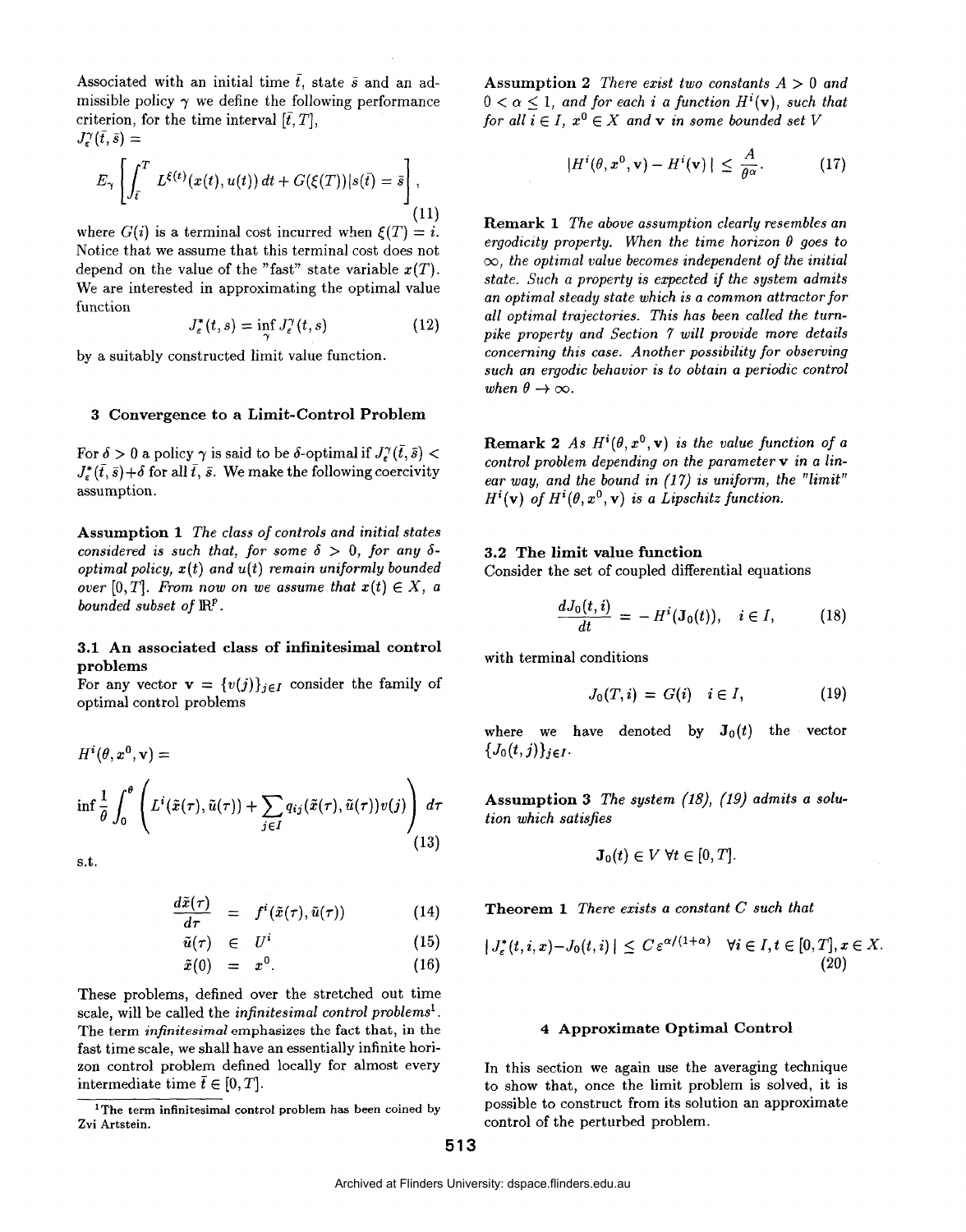**4.1 Approximate feedback optimal control for the associated control problems** 

**Assumption 4** *There exists, for each*  $\mathbf{v} \in V$  *and*  $i \in$ *I*, an admissible feedback control denoted  $\tilde{u}^i_{\infty}(x, \tau) \in U^i$ *such that* 

$$
\left|\frac{1}{\theta}\int_0^\theta h^i_{\mathbf{v}}(\tilde{x}(\tau),\tilde{u}^i_{\mathbf{v}}(\tilde{x}(\tau),\tau))\,d\tau - H^i(\theta,x^0,\mathbf{v})\right| \leq \frac{A}{\theta^\alpha} \tag{21}
$$

*where V, A and*  $\alpha$  *are as in Assumption 2,*  $\tilde{x}(\tau)$  *is the solution of* 

$$
\frac{d\tilde{x}(\tau)}{d\tau} = f^{i}(\tilde{x}(\tau), \tilde{u}_{\mathbf{v}}(\tilde{x}(\tau), \tau)) \qquad (22)
$$

$$
\tilde{u}^i_{\mathbf{v}}(\tilde{x}(\tau), \tau) \in U^i \tag{23}
$$

$$
\tilde{x}(0) = x^0, \tag{24}
$$

*and where we have used the following notation* 

$$
h_{\mathbf{v}}^{i}(x, u) = L^{i}(x, u) + \sum_{j \in I} q_{ij}(x, u)v(j).
$$
 (25)

#### **4.2 Control implementation**

Let  $t_{\ell}$  be defined as in the proof of Theorem 1, with  $t_0 = 0$ , and  $t_\ell = \ell \Delta(\varepsilon), \ell = 0, 1, ..., [\frac{T}{\Delta(\varepsilon)}] = L(\varepsilon).$ On each subinterval  $[t_{\ell}, t_{\ell+1})$  the feedback implemented will be

$$
\hat{u}_{\ell}(\xi, x, t) = \tilde{u}_{\mathbf{v}_{\ell+1}}^{\xi} (x, \frac{t - t_{\ell}}{\varepsilon}) \in U^{\xi}, t \in [t_{\ell}, t_{\ell+1}),
$$
  

$$
x \in X, \xi \in I,
$$
 (26)

where  $\mathbf{v}_{\ell+1}^0 = \mathbf{J}_0(t_{\ell+1})$ . We shall denote by  $J_{\varepsilon}^{\hat{u}}(0, i, x)$ the expected cost associated with the use of the above defined feedback law, with initial conditions  $x(0) = x$ ,  $\xi(0) = i.$ 

**Remark 3** *Notice that such feedbacks will give rise to an admissible policy for the PDCS, in the sense of subsection 2.3, since the representataon* of *the control, along the deterministic sections of the trajectories (i.e. between two successive random jump times) will be an admissible open-loop control.* 

# **4.3 Approximation of the optimal value function**

**Theorem 2** *Under Assumptions 1-4 the following inequality holds* 

$$
|J_{\varepsilon}^{\hat{u}}(0,i,x)-J_{\varepsilon}^{*}(0,i,x)|\leq C\,\varepsilon^{\frac{\alpha}{1+\alpha}}.\qquad(27)
$$

### **5 Infinite Horizon with Discounted Cost**

In the next three sections we extend the analysis to the case of an infinite horizon control process with dis-<br>**Assumption 5** *There exists, for each*  $\mathbf{v} \in V$  *and* 

### **5.1 The infinite horizon control problem**

We consider the same system as in section **2,** with a terminal time  $T \to \infty$ . A control policy  $\gamma$  is still defined as in section **2.3,** with the obvious replacement of *T*  with  $\infty$ . As usual, when dealing with infinite horizon stationary systems, one may restrict the analysis to a class of stationary policies.

#### **5.2 Performance criterion**

Associated with an admissible policy, we define the following performance criterion  $J_{\epsilon}^{\gamma}(\bar{t},\bar{s})=$ 

$$
E_{\gamma}\left[\int_{\bar{t}}^{\infty} e^{-\rho t} L^{\xi(t)}(x(t), u(t)) dt | s(\bar{t}) = \bar{s}\right], \qquad (28)
$$

where  $\rho > 0$  is a given discount rate. We are interested in the optimal value function

$$
J_{\varepsilon}^*(t,s) = \inf_{\gamma} J_{\varepsilon}^{\gamma}(t,s). \tag{29}
$$

**As** usual when dealing with discounted cost criterion we shall use the *current-value* cost-to-go value function

$$
V_{\varepsilon}^*(s) = J_{\varepsilon}^*(0, s) = e^{\rho t} J_{\varepsilon}^*(t, s).
$$
 (30)

#### **6 Convergence to a Limit-Control Problem**

In this section we obtain a convergence result, similar to the one established in Theorem **1** in section **3,** but valid for infinite horizon, discounted cost problems.

Let  $V_0 = \{V_0(j)\}_{j \in I}$  be a solution to the algebraic equations

$$
\rho V_0(i) = H^i(\mathbf{V}_0) \quad i \in I. \tag{31}
$$

**Theorem 3** *There exists a constant C such that* 

$$
|V_{\varepsilon}^{*}(i,x)-V_{0}(i)|\leq C\,\varepsilon^{\alpha/(1+\alpha)}\quad\forall i\in I,x\in X.\,\,(32)
$$

### **7 Approximate Stationary Optimal Feedback Controls**

When the system **is** controlled over an infinite time horizon with stationary state equations and a discounted cost, one can approximate an optimal control policy for the perturbed system via appropriately defined stationary feedbacks.

Assume the following slightly more restrictive version of Assumption 4

counted integral cost.  $i \in I$ , an admissible stationary feedback control denoted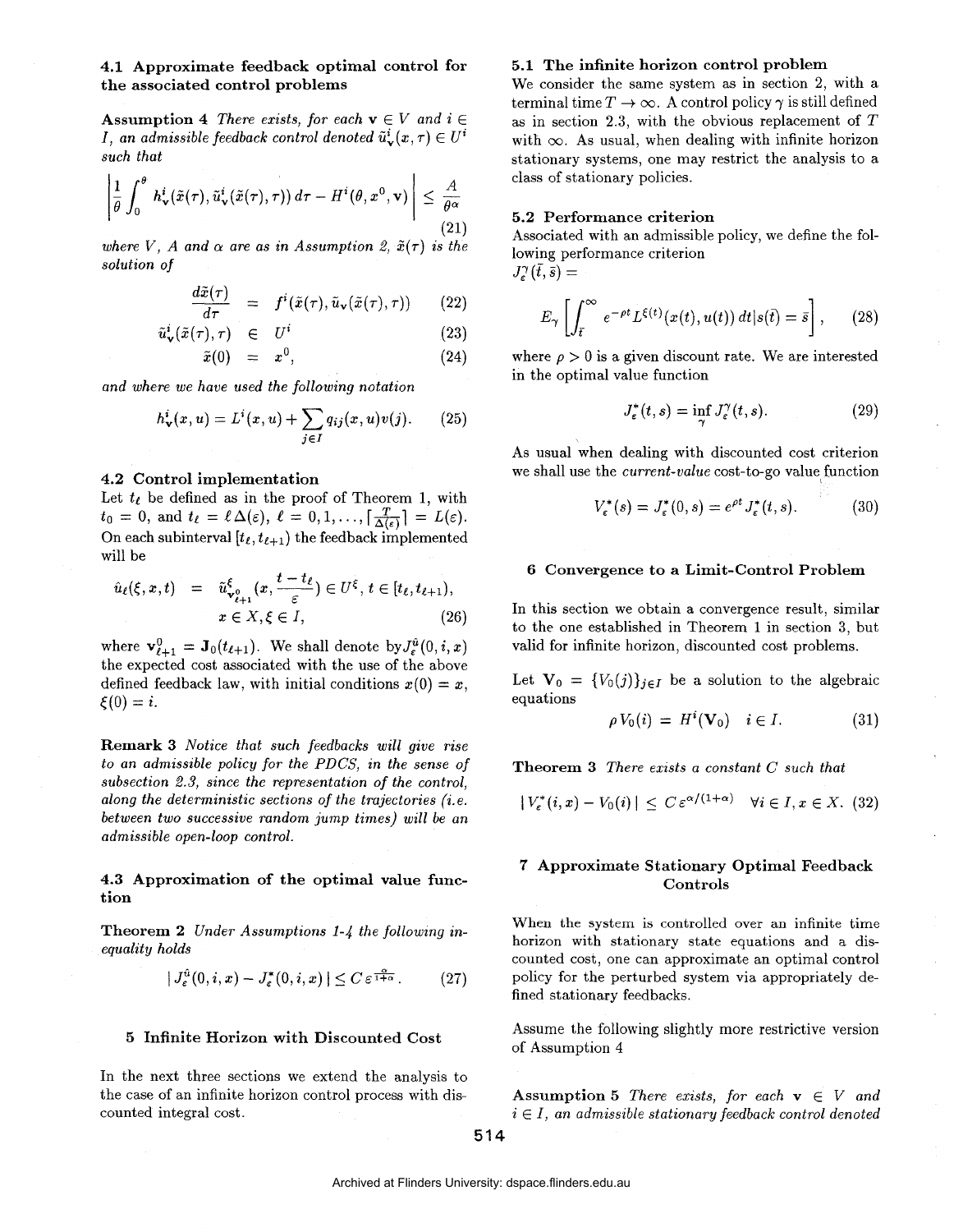$\tilde{u}^i_{\nu}(x) \in U^i$  such that

$$
\left|\frac{1}{\theta}\int_0^\theta h^i_{\mathbf{v}}(\tilde{x}(\tau),\tilde{u}^i_{\mathbf{v}}(\tilde{x}(\tau)))\,d\tau - H^i(\theta,x^0,\mathbf{v})\right| \leq \frac{A}{\theta^\alpha}
$$
\n(33)

where A and  $\alpha$  are as in Assumption 2, and  $\tilde{x}(\tau)$  is *solution of* 

$$
\frac{d\tilde{x}(\tau)}{d\tau} = f^{i}(\tilde{x}(\tau), \tilde{u}_{\mathbf{v}}(\tilde{x}(\tau))) \quad (34)
$$

$$
\tilde{u}^i_{\mathbf{v}}(\tilde{x}(\tau)) \in U^i \tag{35}
$$

$$
\tilde{x}(0) = x^0. \tag{36}
$$

Given the value vector  $\mathbf{V}_0$  obtained from the solution of the limit control problem, we implement the following stationiary feedback

$$
\hat{u}(\xi, x) = \tilde{u}_{V_0}^{\xi}(x), x \in X, \xi \in I,
$$
\n(37)

Let's call  $V^{\hat{u}}_{\epsilon}(i, x)$  the discounted expected cost associated with the use of the above defined feedback law, with initial conditions  $x(0) = x$ ,  $\xi(0) = i$ .

**Theorem 4** *Under Assumptions 1-3 and 5 the following inequality holds* 

$$
|V_{\varepsilon}^{\hat{u}}(i,x)-V_{\varepsilon}^{*}(i,x)|\leq C\,\varepsilon^{\frac{\alpha}{1+\alpha}}.\tag{38}
$$

# **8 Turnpikes and Decomposition Principle for Stationary Convex Systems**

In this section we show that the limit-control problem defined in sections **3** and 5 can be easily solved when the system is convex, and that the associated control problems **(13)** - **(16)** satisfy the following weak *turnpike*  property:

Assumption 6 For each  $i \in I$  and each **v** there exists *a unique optimal steady state*  $\bar{x}^i_{\nu} \in X$  with a control  $\bar{u}_{\mathbf{v}}^i \in U^i$  such that

 $L^{i}(\bar{x}_{\mathbf{v}}^{i}, \bar{u}_{\mathbf{v}}^{i}) + \sum_{j \in I} q_{ij}(\bar{x}_{\mathbf{v}}^{i}, \bar{u}_{\mathbf{v}}^{i})v(j) =$ 

$$
\max_{x \in X, u \in U^i} \left\{ L^i(x, u) + \sum_{j \in I} q_{ij}(x, u)v(j) \right\} \tag{39}
$$

s.t.

$$
0 = f^i(x, u) \qquad (40)
$$

$$
u \in U^i. \tag{41}
$$

Furthermore, the following equality holds  
\n
$$
H^{i}(\mathbf{v}) = L^{i}(\bar{x}_{\mathbf{v}}^{i}, \bar{u}_{\mathbf{v}}^{i}) + \sum_{j \in I} q_{ij}(\bar{x}_{\mathbf{v}}^{i}, \bar{u}_{\mathbf{v}}^{i})v(j).
$$
\n(42)

The name *turnpike* has been coined by economists when they applied the optimal control formalism to the optimal economic growth problems (see **[19]).** For a review of the conditions under which such a property holds we refer to to the book [10]. It suffices to say that this property will hold in our context under the following natural assumption:

**Assumption 7** *The controlled system is such that* 

- 1. For each  $i \in I$  and  $v \in V$  the function  $f^{i}(x, u)$  *is linear in x and u, the control set*  $U^{i}$ *is compact and convex, the function*  $L^{i}(x, u)$  +  $\sum_{j \in I} q_{ij}(x, u)v(j)$  is strictly convex in *x*, convex *in U;*
- 2. The set  $\bar{X}^i = \{x \in X : 0 = f^i(x, u), u \in U^i\}$  is *nonempty for each*  $i \in I$ ;
- 3. Any  $\bar{x} \in \bar{X}^i$  can be reached in a uniformly *bounded finite time from any initial state xo, when the system is in mode*  $i \in I$ .

It will be convenient to introduce the following "action sets"  $A^i = {\bar{a} = (\bar{x}, \bar{u}) \in X \times U^i : 0 = f^i(\bar{x}, \bar{u})}$  for each  $i \in I$ . We then define an *upper level* controlled Markov chain **as** follows:

- $\bullet$  state set  $I$ ,
- action set  $A^i$  for each state  $i \in I$ ,
- cost rate  $\mathcal{L}^i(\bar{a}) = L^i(\bar{x}, \bar{u})$ , when in state  $i \in I$ and action  $\bar{a} \in A^i$ .
- transition rates  $Q_{ij}(\bar{a}) = q_{ij}(\bar{x}, \bar{u}).$

Then the coupled differential equations **(18)-( 19)** defining the *limit value function* in the finite time horizon case, **as** well **as** the algebraic equations **(31)** in the infinite horizon discounted cost case, correspond exactly to the dynamic programming equations for the *upper level* controlled Markov chain.This permits us to give, in the infinite horizon case, the following interpretation of the limit control problem as a decomposition scheme for the perturbed stochastic control problem:

> Let  $m = |I|$ . Consider a set of  $m + 1$ agents controlling the system. Each agent  $i = 1, \ldots, m$  controls the fast system when the discrete mode is  $i \in I$ . Agent 0 is a *coordinator.* The coordinator solves the *upper level* controlled Markov chain problem and sends to each agent  $i = 1, ..., m$  the optimal limit value vector  $\mathbf{V}_0 = \{V_0(j) : j \in I\}.$